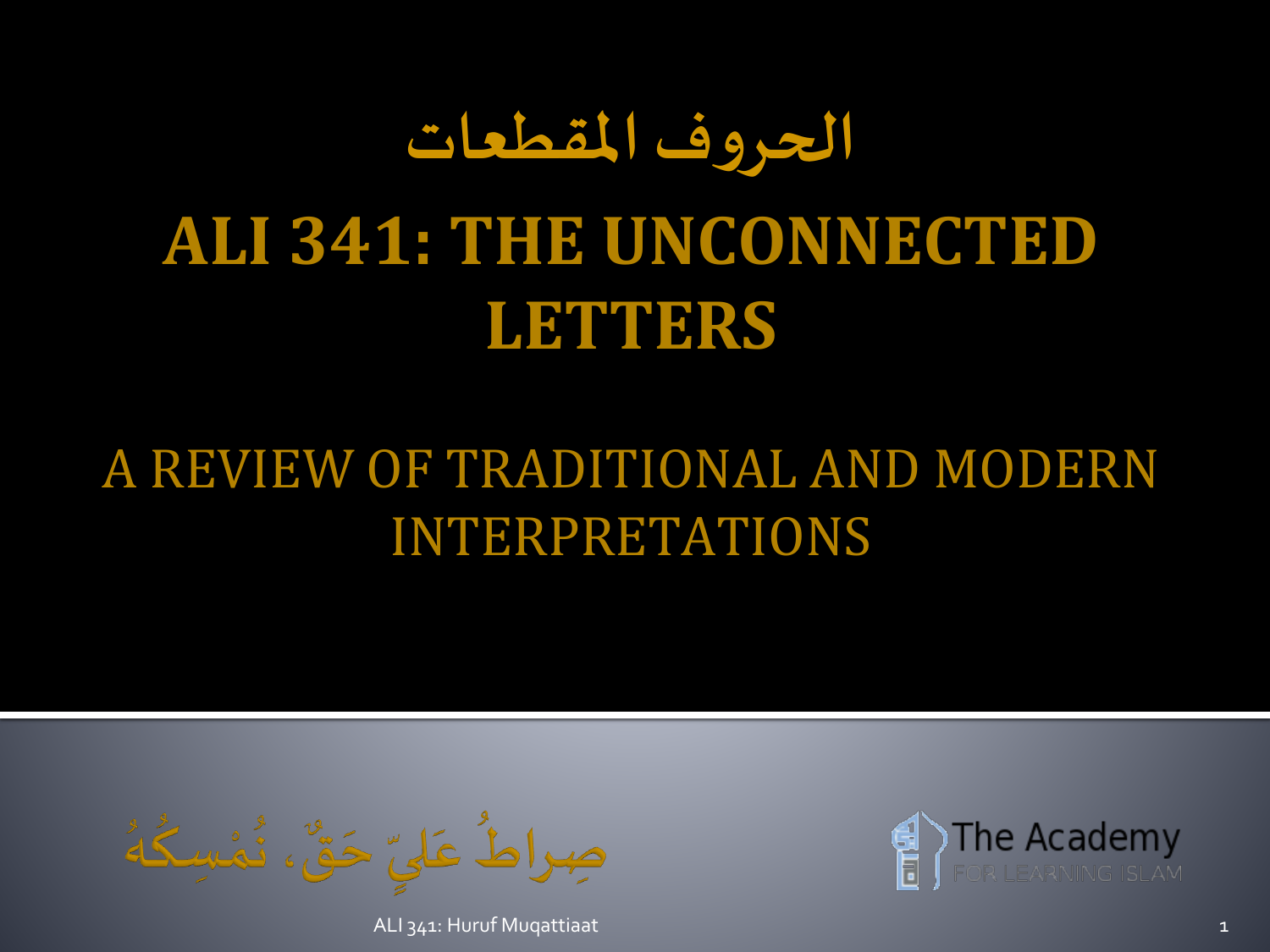# **INTRODUCTION**

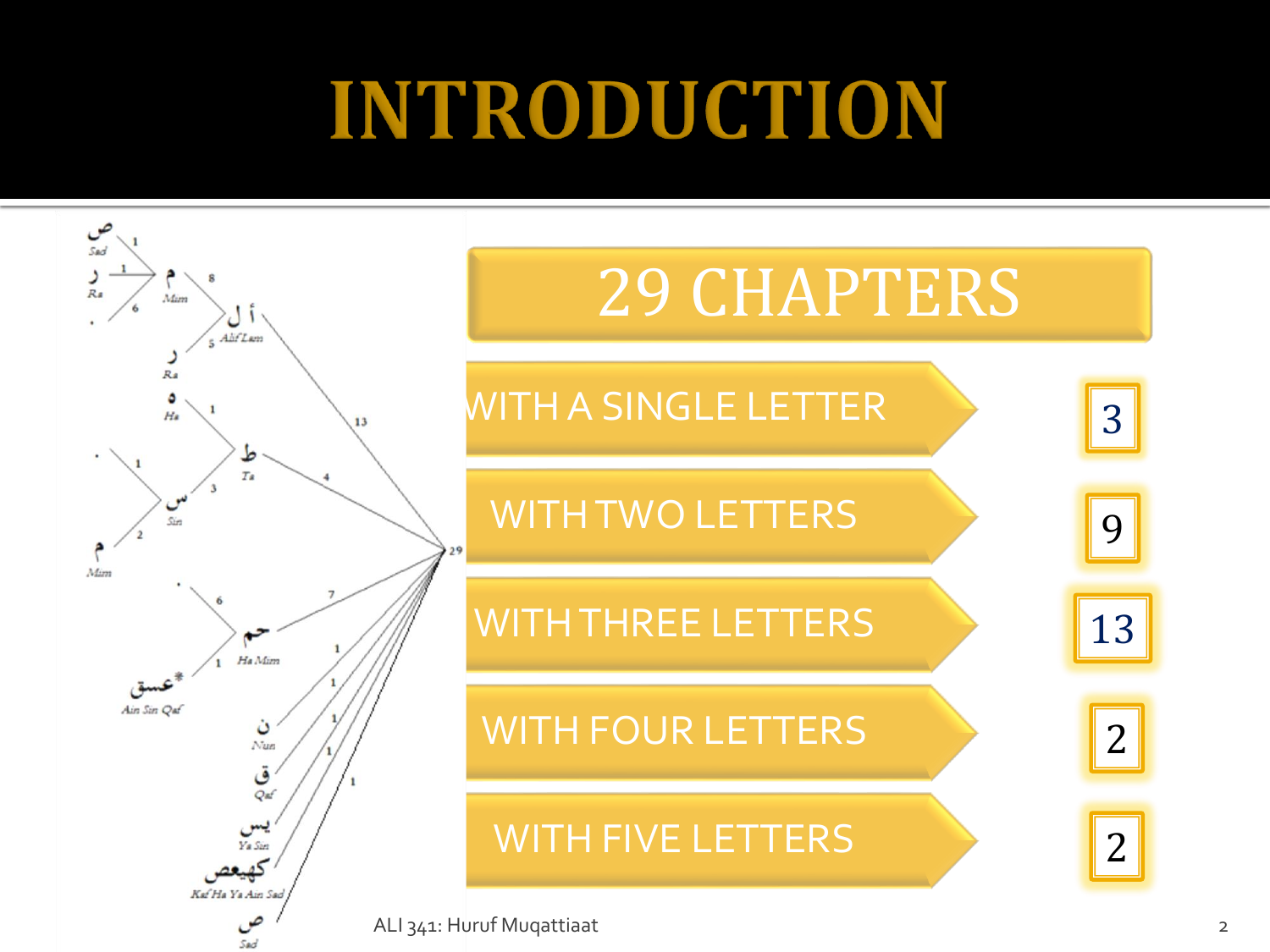#### THE UNCONNECTED LETTERS



ALI 341: Huruf Muqattiaat 3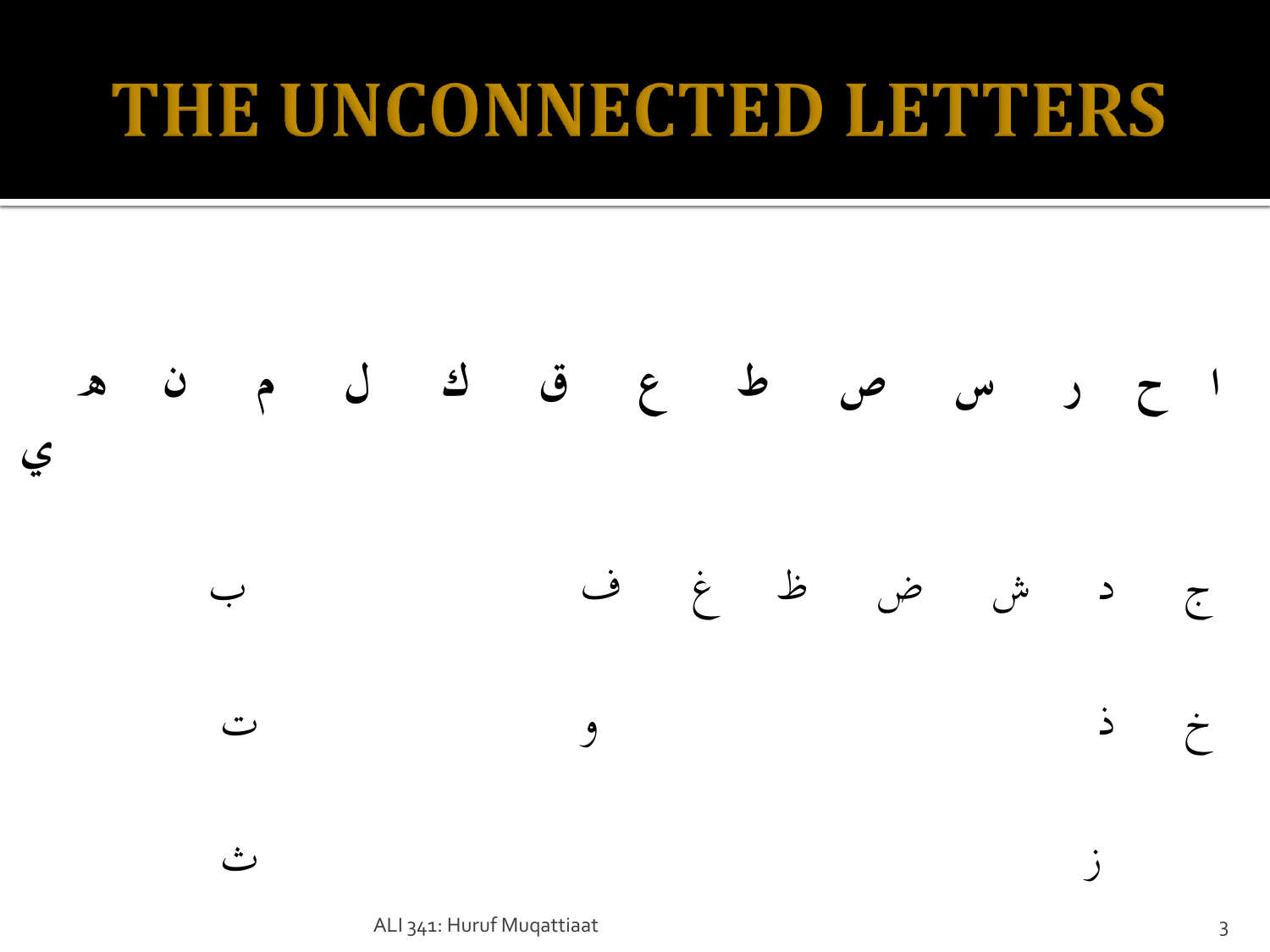## **TRADITIONAL OPINIONS**

- They form part of God's challenge *(tahaddi)* to bring about the like of the Qur'an
- They were a means of catching the attention of the audience
- **They refer to the Qur'an itself**
- They are from the *mutashabihat*, whose meanings are only known to God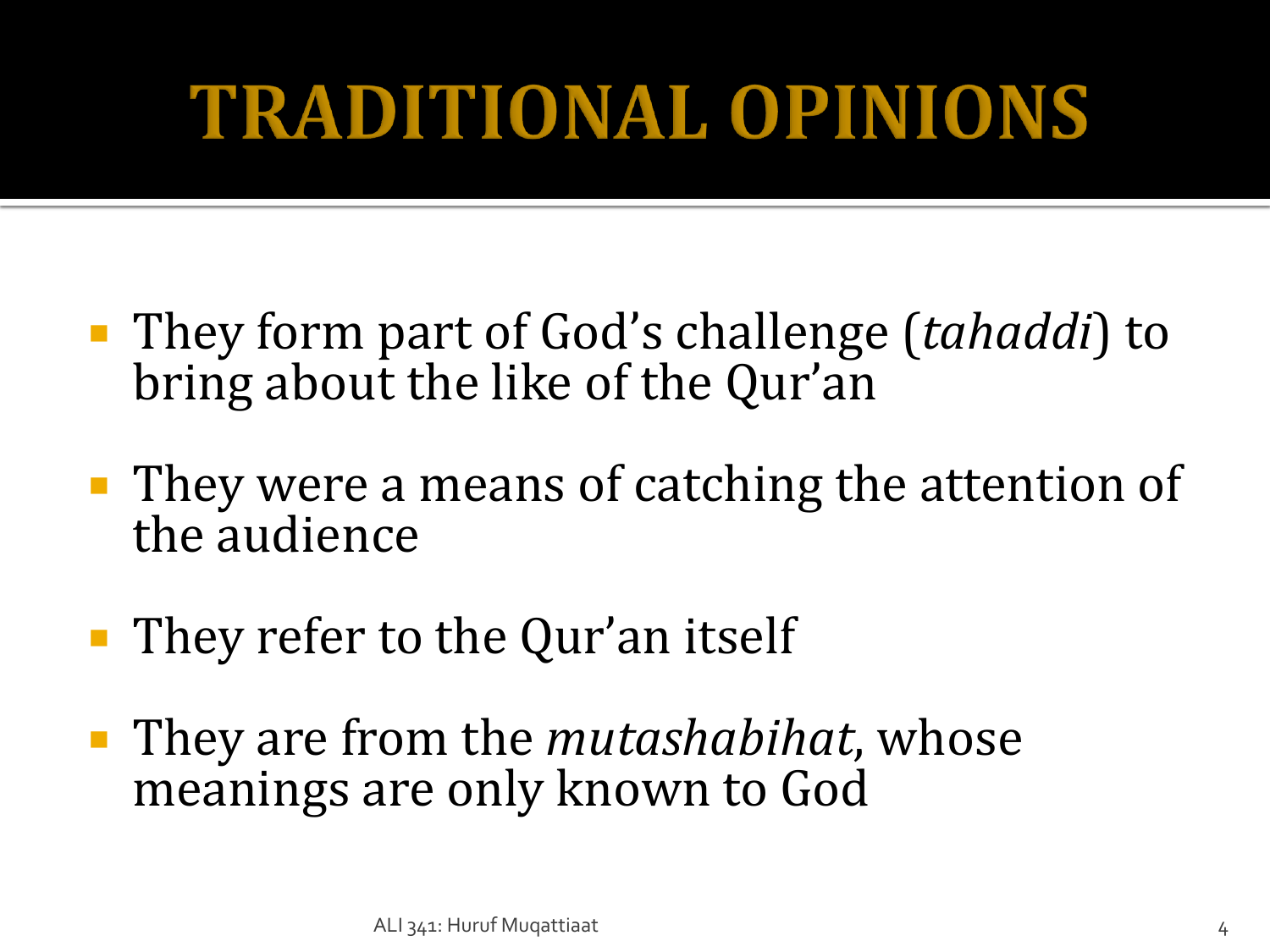### **TRADITIONAL OPINIONS**

- **They are the names of the chapters in which** they appear
- $\blacksquare$  They are vocatives to the Prophet  $(S)$
- **They refer to the names and attributes of** God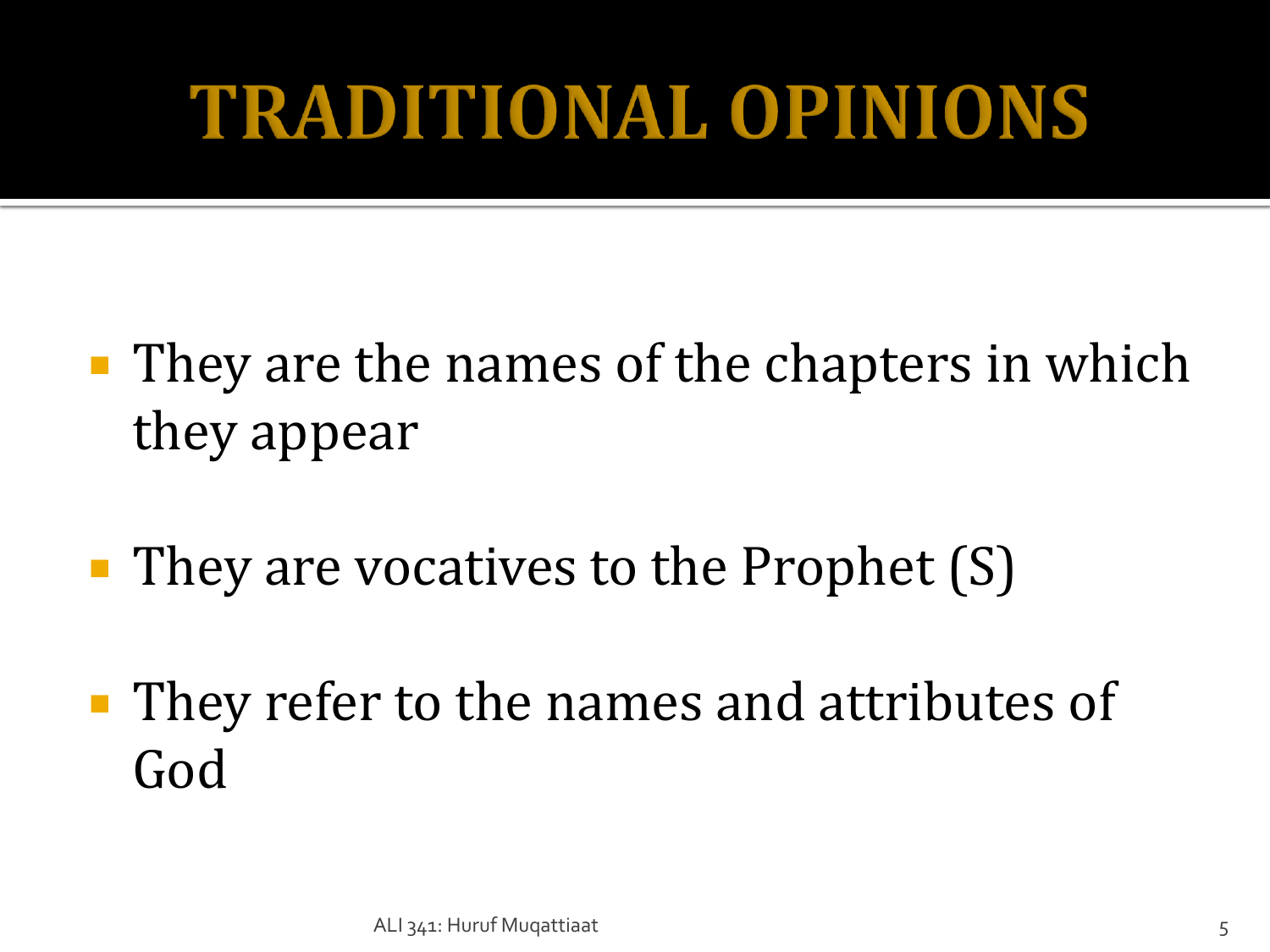# ORIENTALISTS' VIEWS

- Noldeke/Hirschfield: They are the initials of scribes of the Uthmanic codex
- Massey: They are the initials of the sources used by Zaid
- **Palmer: Labels!**
- Bellamy: They refer to the *basmalah*
- They are mystical letters similar to those in Jewish *Kabbala*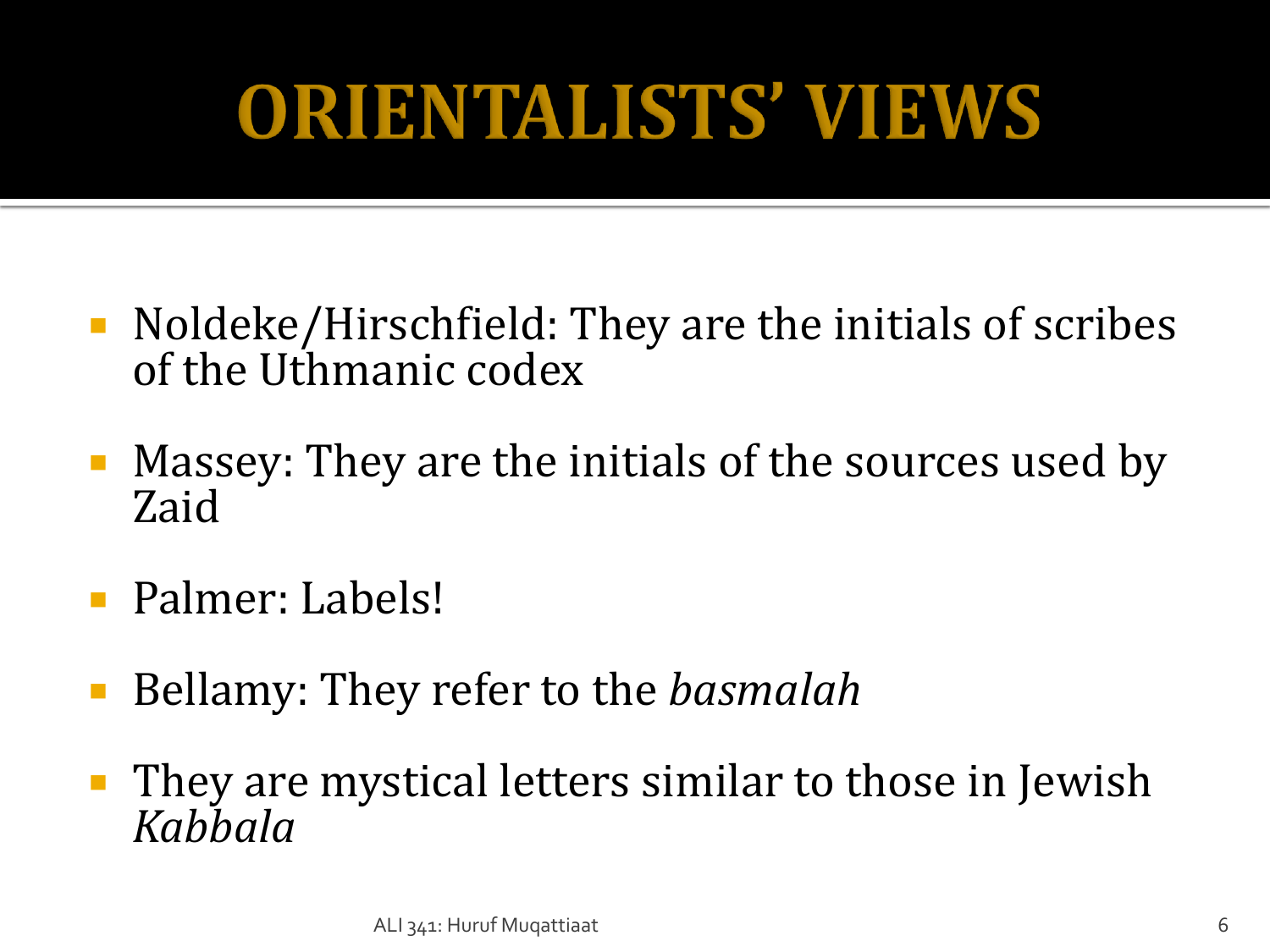### **MODERN THEORIES**

- **They are the letters that most frequently** appear in that chapter
- **Irfani interpretations**
- **The views of 'Allamah'**